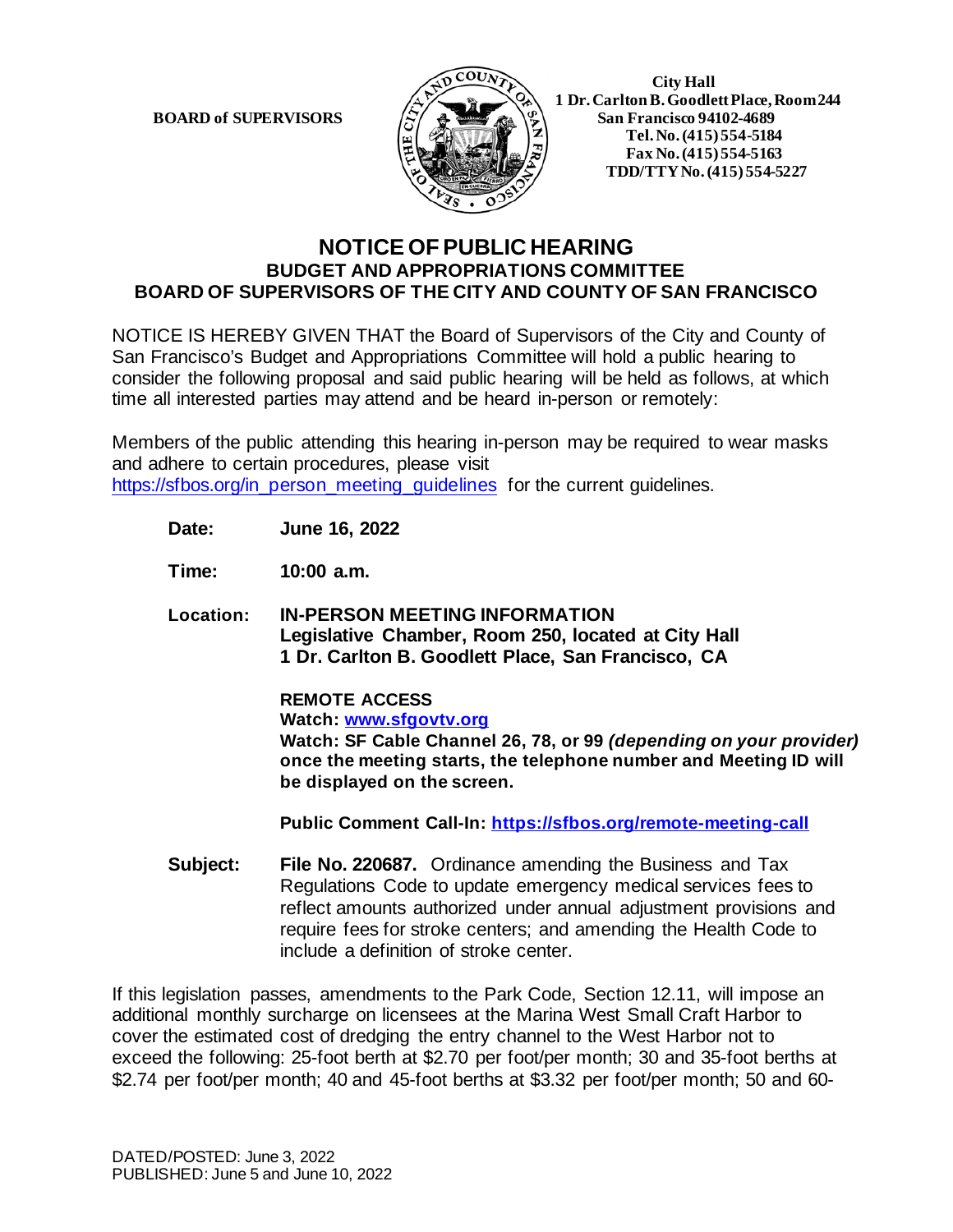foot berths at \$3.39 per foot/per month; and 70, 80, and 90-foot berths at \$3.47 per foot/per month.

In accordance with Administrative Code, Section 67.7-1, persons who are unable to attend the hearing on this matter may submit written comments prior to the time the hearing begins. These comments will be made as part of the official public record in this matter and shall be brought to the attention of the Board of Supervisors. Written comments should be addressed to Angela Calvillo, Clerk of the Board, City Hall, 1 Dr. Carlton B. Goodlett Place, Room 244, San Francisco, CA, 94102 or sent via email [\(board.of.supervisors@sfgov.org\).](mailto:board.of.supervisors@sfgov.org) Information relating to this matter is available in the Office of the Clerk of the Board or the Board of Supervisors' Legislative Research Center [\(https://sfbos.org/legislative-research-center-lrc\).](https://sfbos.org/legislative-research-center-lrc) Agenda information relating to this matter will be available for public review on Friday, June 10, 2022.

For any questions about this hearing, please contact the Assistant Clerk for the Budget and Appropriations Committee:

Brent Jalipa  $(Brent.Jalipa@sfgov.org$  ~ (415) 554-7712)

*Please Note: The Department is open for business, but employees are working from home. Please allow 48 hours for us to return your call or email.* 

WisaSome

Angela Calvillo Clerk of the Board of Supervisors City and County of San Francisco

bjj:ams